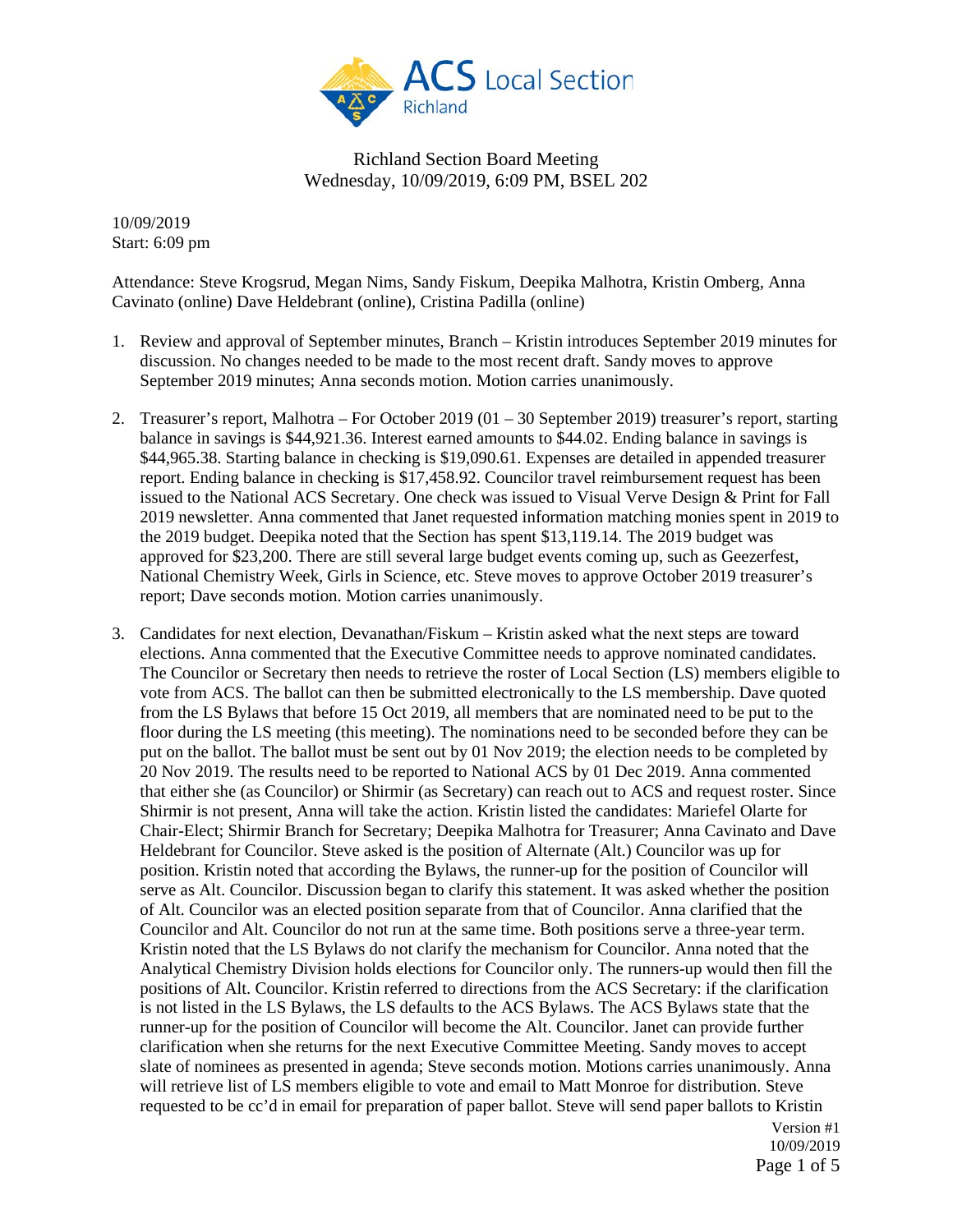

and Sandy. Kristin and Sandy will count ballots. Sandy asked how the nominees' bio information will be distributed. Steve noted that he plans to send out a newsletter soon, which will contain the nominees' information. Candidate bios are to be sent to Steve, who will then forward to Alice. Sandy suggested moving the election deadline forward to allow for announcement of the election winners at Geezerfest. Kristin will send request to nominees' information to forward to Steve.

- 4. Geezerfest, Fiskum Sandy will move forward with menu as presented to Executive Committee. Food will be ready to serve by 5:45. The server will provide water. Dave will be in charge of organizing libations. The room must be cleaned up after the event. Event insurance is still pending. Sandy has delegated Dave to acquire soft drinks, non-alcoholic sparkling cider, and juices. Sandy asked if there are any awards that need to be presented. Ram will receive a plaque from NORM 2018. Anna will have the roster to check if there are any current 50+ year members. Anna and her Eastern Oregon University students will bring easels and support stands for the students. There are currently no other known students in the LS with posters to present. Megan noted that this will be a good opportunity to reach out the new Washington State University, Tri-Cities (WSU) chemistry club to attend an ACS event. Megan will extend the formal invitation. Steve has been able to verify a street address in Waitsburg, WA for Gale Bruin, a LS member who was to be presented with an award for being a 50-year ACS member during the 2018 Geezerfest. He also reached out to Gale's daughter and verified that Gale did not have a listed obituary. Steve proposes that the gift card to be given as part of the award be cancelled in light of due diligence with no response. Kristin proposes repurposing give card to thank-you gift to the speaker, Jim Harbertson; Steve seconds proposal. Anna quoted the current demographics report for the LS. There are eleven members with  $46 - 50$  years of service, five with  $51 - 55$  years, five with  $56 - 60$  years, and eight with  $61 +$  years of service. The list does not include the names of those people, and the current roster does not include the year that the members joined ACS. Kristin recommended asking members with 45+ years of service to stand and be recognized during the event. Dave recommended including a "Ask a Geezer" round table in the program. As emcee, Kristin will organize the program and send draft agenda to Executive Committee.
- 5. Update of Bylaws, Bryant Kristin will retrieve update on Bylaws from Janet. The ACS Committee on Constitution & Bylaws (C&B) currently has a two-week turnaround to respond to the questionnaire that was submitted. The LS should receive suggestions by the end of the year.
- 6. Program-in-a-Box (PIB), Olarte The WSU chemistry club a PIB will be hosting the event on campus (East 226) on Tuesday, 22 October 2019 at 3:30pm PST. They will provide snacks to entice student attendance. EOU will have their event at the same time in La Grande, OR. The theme for this event is "Marvelous Metals."
- 7. Technology Grant, Omberg/Smith The technology grant for \$300 is to be used to better communicate with LS members. Some ideas for the grant were to acquire equipment that would allow for improved audio, adding visual, or providing both for LS meetings and events. Anna suggested acquiring equipment for audio/visual communication during events, such as Geezerfest and Science Cafes. Kristin noted that the budget would allow for equipment that could adequately broadcast audio/visual in a small venue for  $6 - 8$  people. Equipment to support larger venues would cost up to \$1000. Anna suggested investing the \$300 with LS funds towards higher-priced equipment. Kristin noted that the allocated budget for the Strategic Planning Retreat was not completely spent (~\$1,000 of \$3,000). A portion of these unspent funds can go towards the audio/visual equipment with the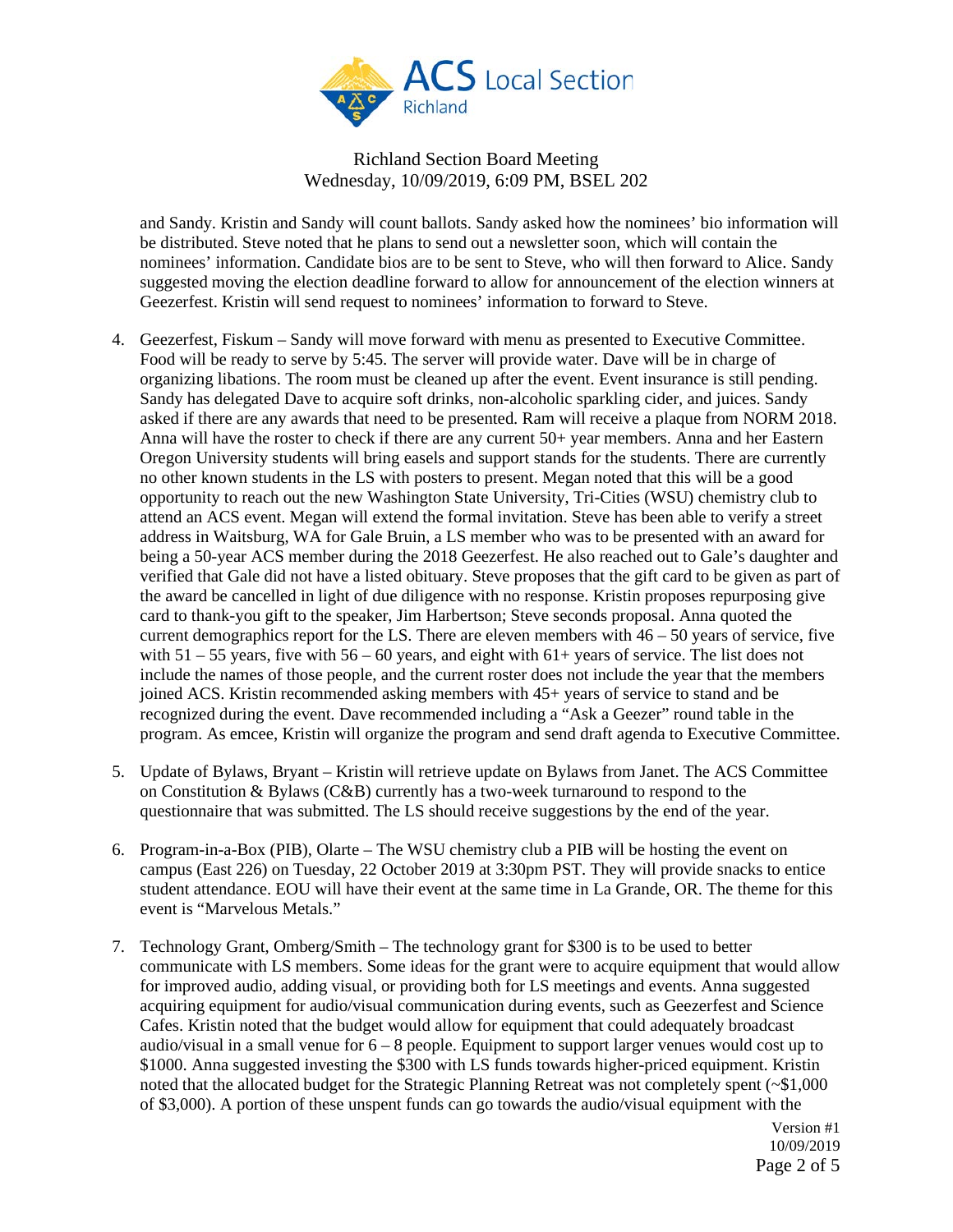

Executive Committee's vote. Kristin recommends purchasing a meeting owl. This tool picks up audio signals and can track visual movements of the individual speaking in a group. Steve commented that it would be beneficial if this tool can also be used to record events in order to archive. Kristin noted that equipment to support this function would cost  $\leq$ \$2000.

- 8. Google Drive/G Suite Options, Omberg Kristin recommended another option to explore for the technology grant would be incorporating an interactive calendar on the LS website (i.e. G Suite). The G Suite is a tool that can be used to organize the LS documents (rosters, minutes, spreadsheets, etc.) into a central location. The base price for the package is \$6/mo. Sandy recommended organizing a committee to put together and test the tool. G Suite has similar functions to Google Drive, and is designed for non-profit corporations in that it has its own processing applications and greater storage. Kristin suggests organizing a committee to explore the applicability of G Suite for the LS. Discussion indicates that the website would need to be updated and would need to easily interface with G Suite. The LS could apply for the LS Members Engaging Through Technology (METT) grant for up to \$2,000 to support this cost. Some live broadcasting tools interface with WordPress websites, to which the G Suite applications can interface.
- 9. Montes visit/Festival de Quimica, Padilla Ingrid Montes's (ACS Director-at-Large) visit was successful. The Festival de Quimica will be held on 27 June 2020 at the Pasco Farmer's Market. Cristina will write a note detailing the event for the newsletter.
- 10. Nuclear Science Merit Badge/Manhattan Project Girl Scout Badge, Fiskum/Omberg Events are set for 02 and 16 Nov 2019. The spending for these events has not exceeded the allocated amount in the budget. Sandy is asking for financial support from the LS. She received \$100 from the Health Physics Society. The expenses for the event will cover printing and snacks. Sandy will determine how much is needed and will make the request to the LS; request is not expected to exceed \$100.
- 11. Chemistry Merit Badge, Krogsrud –Thirteen kids have signed up for the event so far. Target attendance is 24. Volunteers from Columbia Basin College (CBC) will help with the event. Steve is still trying to fill in some spots for instructor positions. Steve has been trying to locate the buzzer for the Jeopardy game. Sandy has suggested reaching out to Frannie. Sandy and Steve will discuss locating it offline since the buzzer will be needed for the Chemistry badge event (02 Nov 2019) and the Nuclear Science/Manhattan Project badge event (16 Nov 2019).
- 12. Newsletter, Krogsrud Alice (newsletter editor) will be able to work on the upcoming newsletter to be released on or before 01 Nov 2019. Newsletter will include information for elections. Please send any additional information to Steve.
- 13. Girls in Science/National Chemistry Week, Cavinato Anna ordered all of the "Marvelous Metals" booklets for National Chemistry Week: 2 – 3 boxes in English, 1 in Spanish. She also placed an order in the amount of \$375.14. The receipt was sent to Deepika. The order includes paraphernalia such as balloons, pencils, periodic table pens, etc. to include in the give-away bags for Girls in Science. Anna will contact Shirmir or Kristin once she receives the shipment to arrange bringing them up from La Grande. The Girls in Science event will be 26 October 2019 at EOU. Cristina will volunteer at the event. The theme for the event is "Zombie Apocalypse." Attendees will participate in activities to investigate reasons that a scientist turned into a zombie, including analyses of powders and DNA, and

Version #1 10/09/2019 Page 3 of 5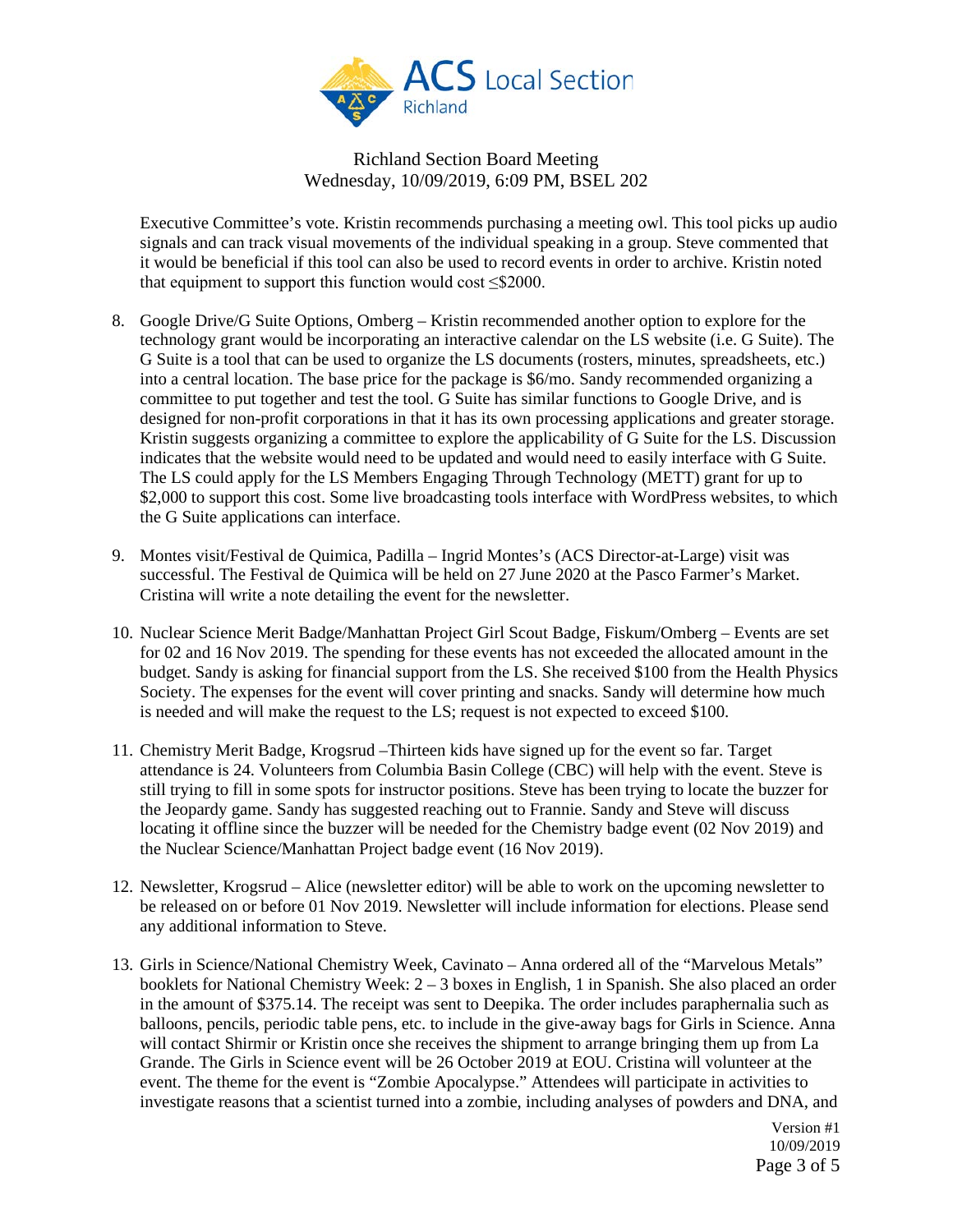

an activity working with non-toxic simulated mercury. The EOU student chapter was awarded with an Outstanding Student Chapter Award from ACS. The chapter will be recognized at Geezerfest.

- 14. Reports from Committees
	- a. WCC, Nims The next Expanding Your Horizons (EYH) event will be planned for Fall 2020 in order to not conflict with the numerous spring events. Ingrid Montes gave a lot of advice for how to get more volunteers for events, such as working with the college sections and local high school chemistry clubs. Sandy suggested reaching out to teachers to see if offering extra credit to attract volunteers.
- 15. Round table, all
	- a. Krogsrud Steve would like to have the Chemistry Merit Badge event officially recognized as an ACS-sponsored event by the Executive Committee since all the volunteers are ACS members. This will ensure that the event falls under the ACS insurance blanket policy. Kristin will contact Sullivan Maciag (ACS Office of the Treasurer), who oversees ACS insurance claims, to get clarification on requirements for coverage. Sandy moves that the LS sponsor the Chemistry Merit Badge training; Kristin seconds motions. Motions carries unanimously.

16. Old or new business, all

a. Nothing to report.

Sandy moves to adjourn meeting; Kristin seconds motion. Motion carries unanimously. Meeting adjourned: 7:20 pm